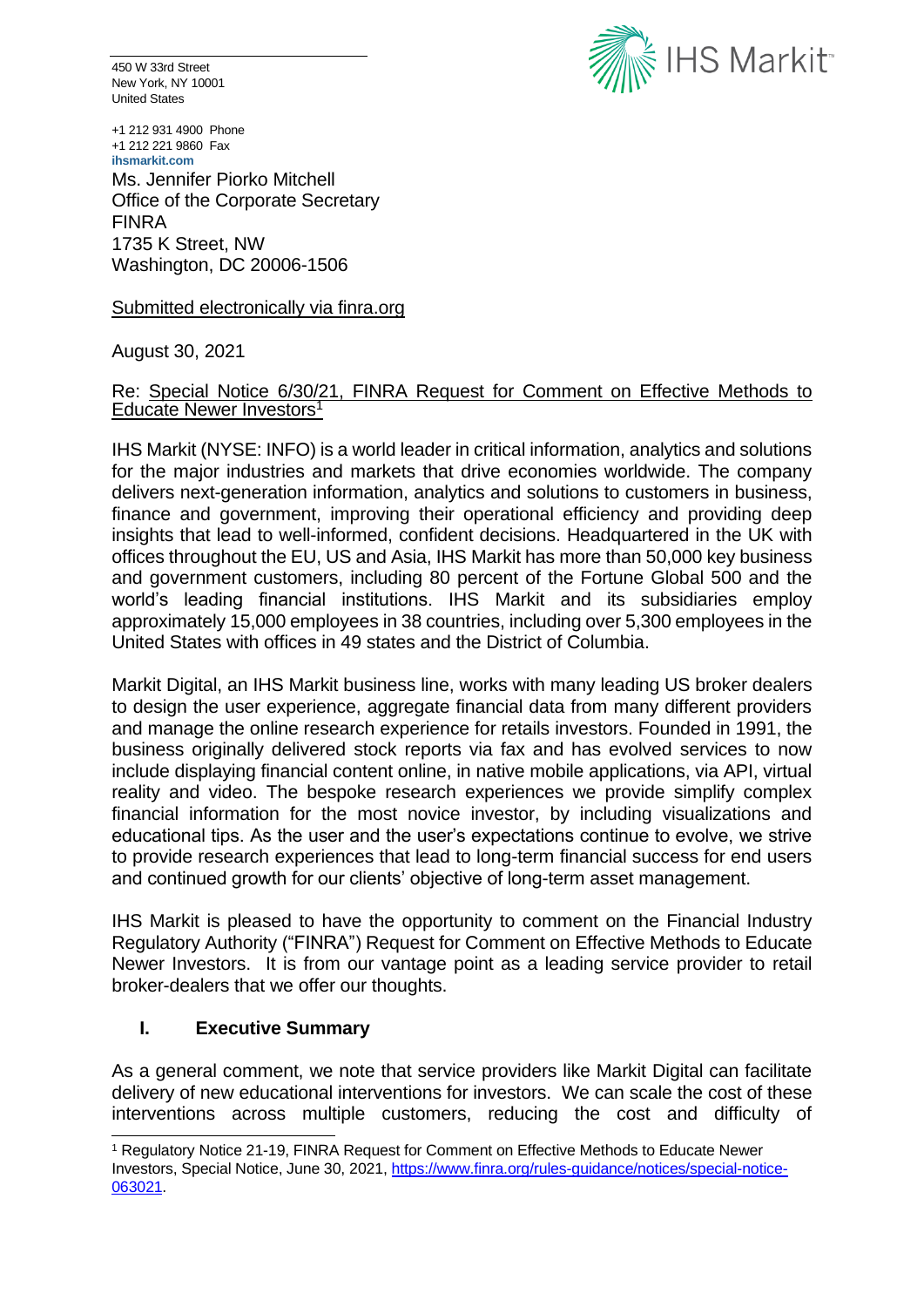

implementation. Further below in our answers to specific questions posed in the Request for Comment, we recommend, among other things:

- 1. Increased focus on the time value of money and compounding returns.
- 2. A focus on investment vs. training simulation. The latter teaches day trading techniques while the former provides the tools to create a sustainable portfolio of investments.
- 3. The important role FINRA can provide by (1) pre-approving language and training modules, e.g., as they might relate to social media "meme stocks, in order to facilitate broker-dealer compliance approval, (2) engaging social media, and (3) aggregating data to inform educational interventions that can provide historic performance information on speculative trading strategies, including options trading.

## **II. Request for Comment Questions**

*1. What is the single most neglected area in the field of investor education? How might this area be developed?* 

In our experience we have found many retail customers could benefit from improved understanding of the time value of money and the effect of compounding returns. This area could be developed through a social media campaign, e.g., on Facebook, Instagram, or TikTok, etc., that informs investors while engaging them. The campaign could focus on successful investors describing what they do and the campaign follows them through different points in their life.

For example:

- A 22-year-old starts with saving \$5k in a 401k using a target date fund. Could be a millionaire by age 51 (assuming 6% returns, saves an additional \$1000 each year until hits \$19,500 annual max).
- At 45 years old, where the person is at and the path ahead.
- At 65 years old, how much have they got? How does retirement look like?

Brokers will have similar ads showing people investing, but they never talk about results. So, the target can identify with a person logging into a broker's website, but does not have a next step.

For the 22-year-old, one could provide a high-level plan based on investment best practices that business school students learn about. This would not provide product recommendations, but it would provide a suggested plan (e.g., invest \$x into a y type of investment). The product could be via a financial advisor, robo-adviser, mutual fund, ETF, or basket of ETFs, depending on investor time and interest. Asset allocation and diversification are also important investment concepts that can be incorporated in such a campaign.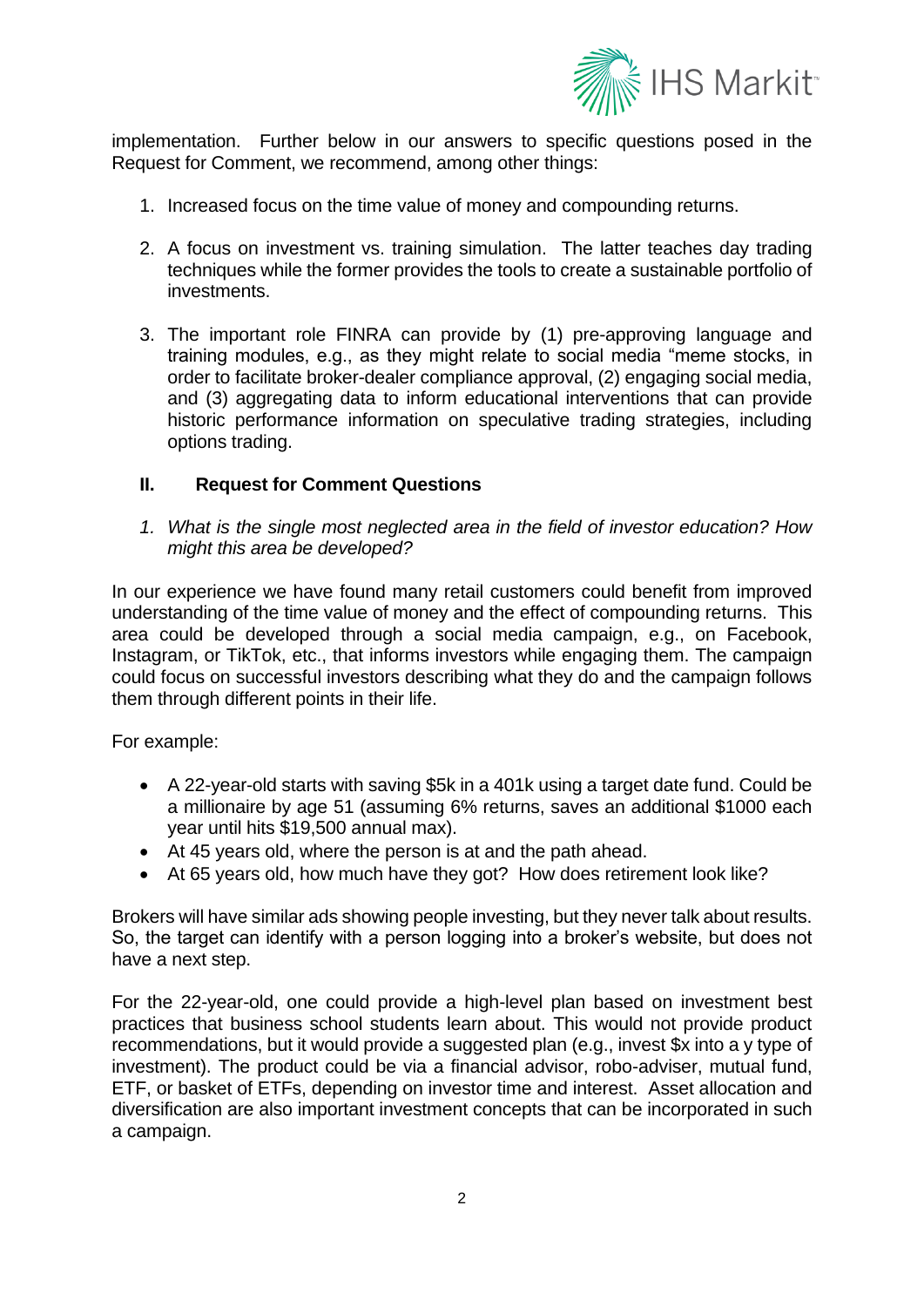

There has been rightful criticism of some brokers and social platforms that use the dopamine effect to encourage people to trade. Similar tactics could be used to encourage prudent investment decisions.

*2. Which methods of educating investors have worked best to increase investor knowledge among self-directed retail investors? Please describe the modes and channels used to reach people and the demographic characteristics of the target audience for such efforts. What should be FINRA's role with regard to educating self-directed investors?* 

Social media, chatrooms, and podcasts have the greatest reach. Many of the investors using these channels have little experience and are easy targets to be encouraged to speculate in the short-term vs. invest for the long-term. FINRA should reach out to selfdirected investors using the same channels, including Reddit. Investors enjoy the content that they see from speculators and FINRA could use similar tactics to make people feel great about becoming long-term investors.

Unfortunately, professional financial advisors are generally unable to participate on social media due to regulations and firm compliance. While many of these professionals would espouse a responsible counterpoint to speculation, they are unable to do so. As a result, there is an asymmetry on what investors see that leads to a distorted view of markets. Investment professionals use webcasts, often focused on clients or a narrow set of the investing public, that don't reach a broader swath of investors.

Moreover, FINRA could work with financial services firms to suggest pre-approved language/training that provides basic educational information for investments and cautions against reliance on social media. Pre-approved language endorsed by FINRA would facilitate compliance approval for the use of such educational material. (I'm getting stats on our twitter campaigns)

*3. Which education methods have worked best among investors who receive advice from registered financial professionals? Please describe the modes and channels used to reach people and the demographic characteristics of the target audience for such efforts. What should be FINRA's role with regard to educating investors who receive recommendations from registered financial professionals?* 

The CFA Institute has over 350,000 Twitter followers. Followers appear to be a mix of professional and retail investors. The CFA Institute uses their channel to share links to articles and other investment-related information in a fun and easy-to-digest manner. FINRA's should provide guidelines and preapproved advisory language and/or content so that financial professionals can create similar conversations with their own clients and encourage them to invest and not to speculate. These efforts should be cognizant of demographic characteristics, especially age and net worth.

*4. What types of effective educational interventions have the highest potential to influence the behavior of investors, particularly newer investors? What are the costs of implementing such interventions?*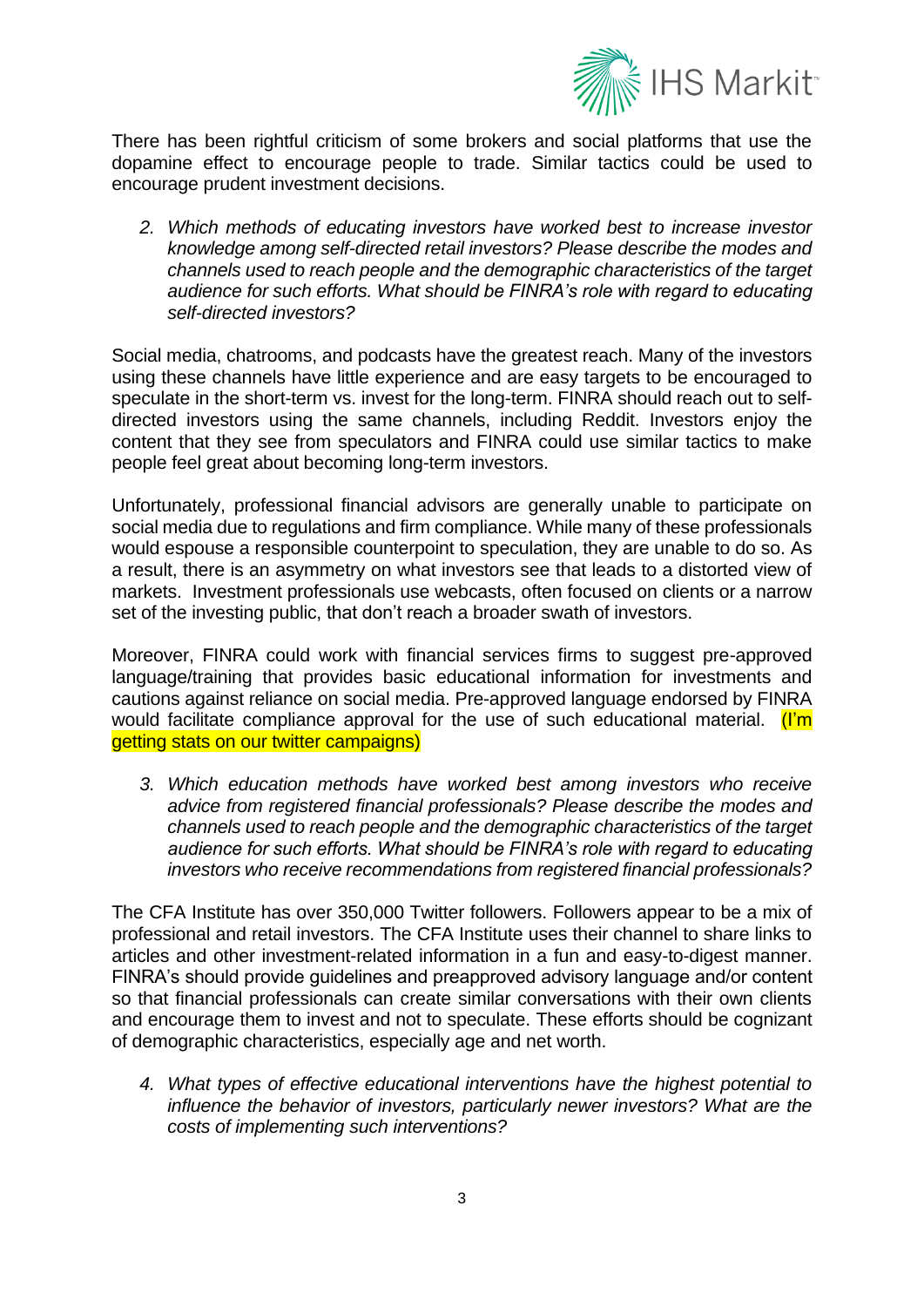

Interactive training is generally more effective than passive modes of education, especially long, written disclosures. A social media campaign could be used to prime investors to learn more about investing (vs. day trading/speculation). Many investing simulations teach investors about speculating. It would be helpful to create an investment simulator that taught investors about investing basics to help them develop an appropriate asset allocation based on their risk tolerance.

*5. What metrics do you use to track the results of educational interventions? To what extent do these results change over time?* 

We haven't done this yet, but different interventions could have their results tracked. For example, with respect to compounding, A/B testing on a group that received training vs. control group that doesn't receive it and see differences in portfolio turnover. This could be encouraged by FINRA by e.g., setting the parameters for such tracking on educational interventions and clarifying broker-dealers' duties with respect to educational interventions.

*6. What experience and evidence of effectiveness can you share regarding the integration of investor education into other types of service delivery (such as workforce development, general financial planning or client cultivation)?* 

No comment.

*7. What lessons have been learned from qualitative or quantitative study of target audiences, input from behavioral science professionals, data analytics or other inputs regarding effective ways to educate investors generally and newer investors specifically?*

No comment.

*8. Does simulated trading help educate investors or potential investors about different aspects of investing, such as risk, diversification, costs and performance?* 

We have noticed that simulated trading teaches trading, not investing. Different interventions, e.g., investment simulations or videos or graphical charts (or a combination of these and other engagement tools) with an extended simulated time duration, could help other aspects of investing, e.g., risk, diversification, costs and performance.

*9. For broker-dealers and other financial services firms that offer investor education resources through mobile apps or websites, what has been your experience regarding customer usage of the tools and information you offer? Which platforms and modalities have the highest utilization? Which have been most effective? Have you measured changes in investor knowledge? If so, how and with what results?* 

No comment.